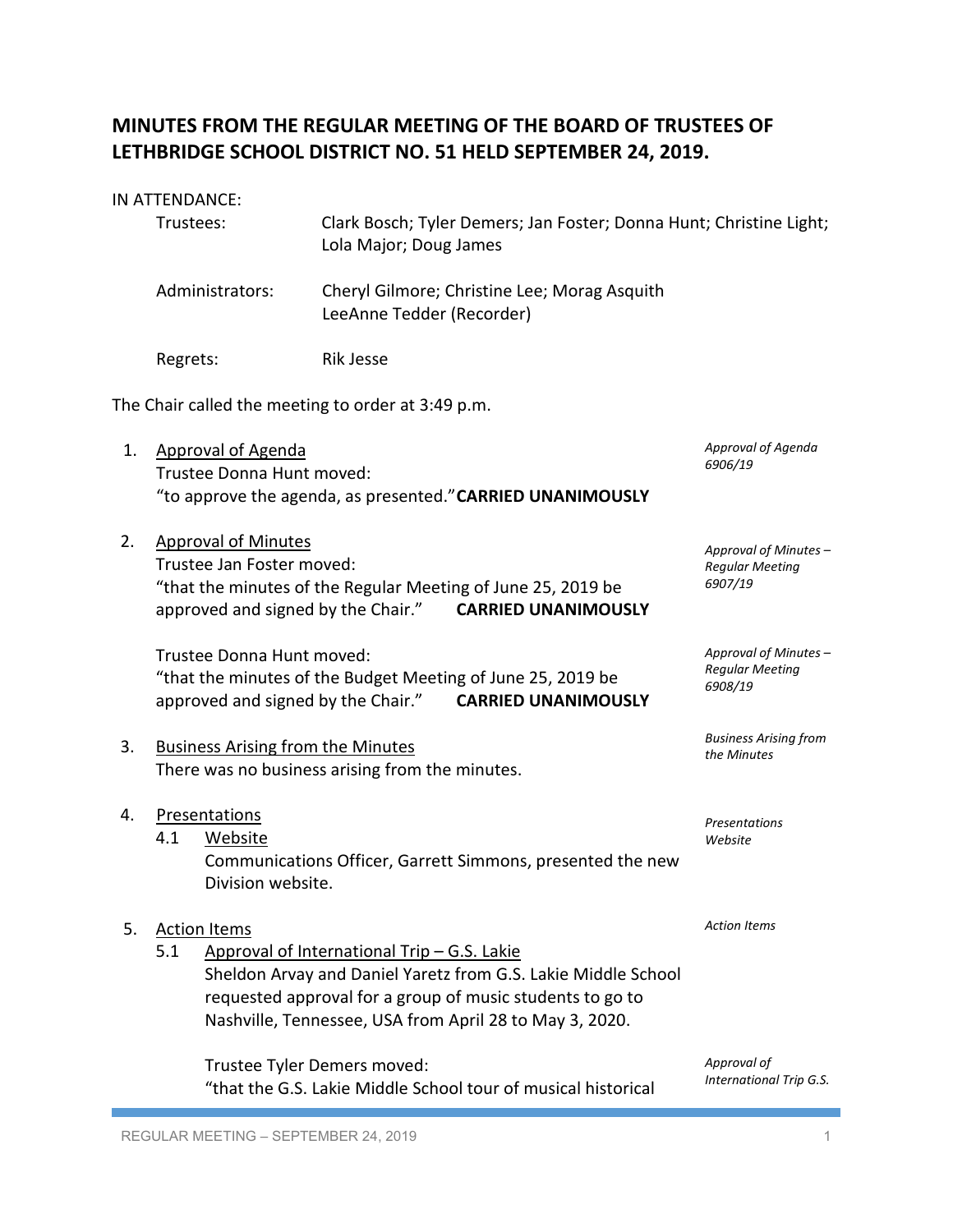sites in Nashville, Tennessee, USA from April 28 to May 3, 2020 be approved, on the condition that all division policies and procedures are strictly followed."

#### **CARRIED UNANIMOUSLY**

5.2 Approval of International Trip – Chinook Duane Piper from Chinook High School (CHS) requested approval to take a group of drama students on a theatre trip to New York City, New York, USA from April 2 to April 8, 2021.

Trustee Donna Hunt moved:

"that the CHS theatre trip to New York City, New York, USA from April 2 to April 8, 2021 be approved, on the condition that all division policies and procedures are strictly followed." **CARRIED UNANIMOUSLY**

Jaclyn Dudas from CHS requested approval to take a group of students on a Treasurers of Eastern Europe trip over Easter of 2021. Tentative dates are April 5 to 15, 2021. Cost is approximately \$4500.

Trustee Doug James moved:

"that the CHS Treasurers of Eastern Europe trip over Easter of 2021 be approved, on the condition that all division policies and procedures are strictly followed."

#### **CARRIED UNANIMOUSLY**

5.3 School Board Annual Work Plan Board review of the annual work plan. ASBA Zone 6 meeting was changed to October 16, 2019 Budget Announcement will be October 24, 2019 Trustee Christine Light moved: "that the Board of Trustees approve the Board Annual Work Plan, as amended." **CARRIED UNANIMOUSLY** 5.4 Policy Review Trish Syme presented policies up for review. Trustee Lola Major moved: "that the Board of Trustees approve removal of Policy 602.4 First Nations, Métis and Inuit Education." *Board Annual Work Plan 6912/19 Policy Review Policy 602.4 Removal 6913/19*

**CARRIED UNANIMOUSLY**

*Lakie to Nashville Tennessee 6909/19*

*Approval of International Trip CHS to New York City, New York 6910/19*

*Approval of International Trip CHS to Eastern Europe 6911/19*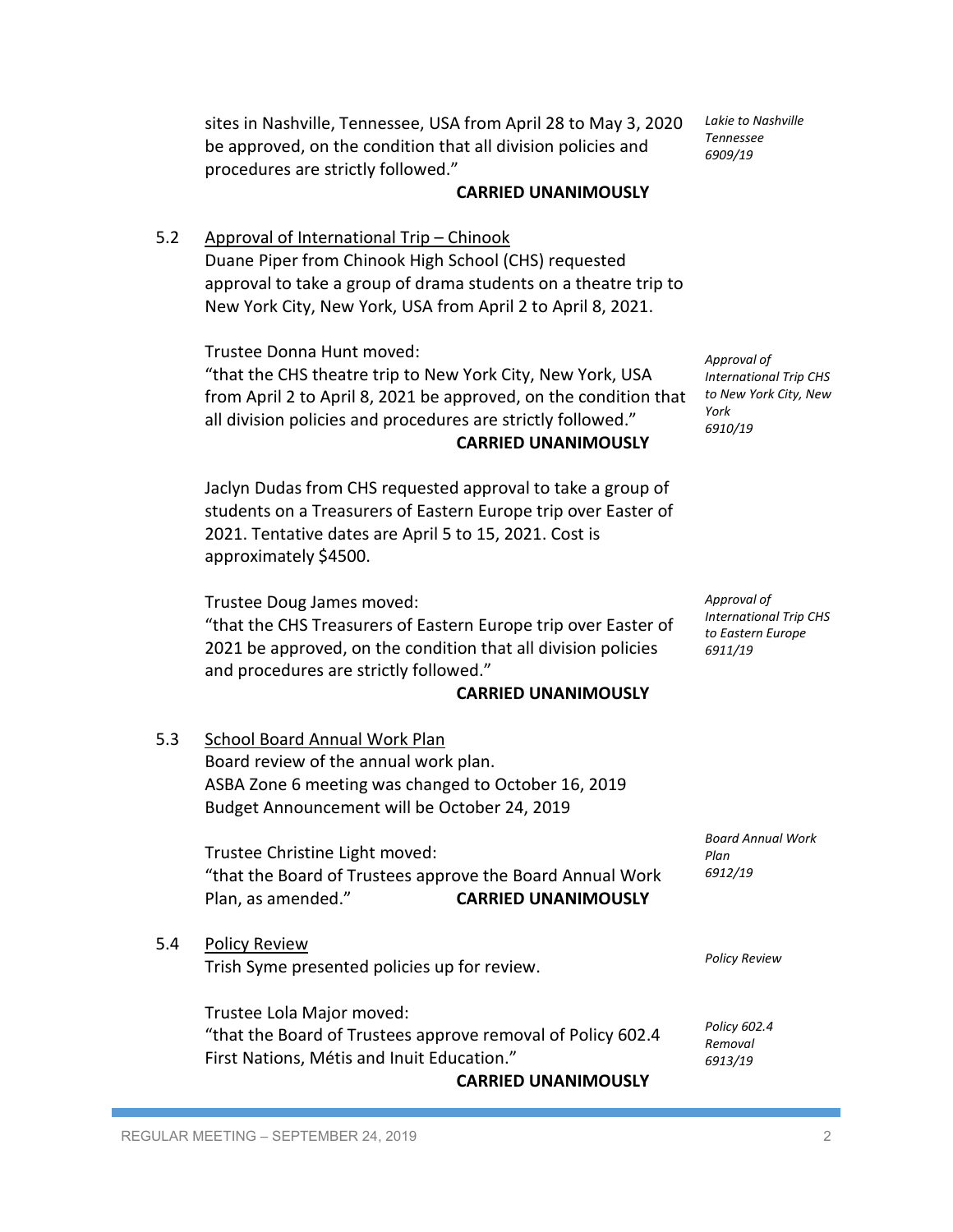Trustee Lola Major moved: "that the Board of Trustees approve second reading of Policy 602.4 First Nations, Métis and Inuit Education, as amended." **CARRIED UNANIMOUSLY**

Trustee Lola Major moved:

"that the Board of Trustees approve third reading of Policy 602.4 First Nations, Métis and Inuit Education, as presented." **CARRIED UNANIMOUSLY**

Trustee Lola Major moved:

"that the Board of Trustees approve second reading of Policy 504.2 Wellness in Schools, as presented."

#### **CARRIED UNANIMOUSLY**

Trustee Lola Major moved: "that the Board of Trustees approve third reading of Policy 504.2 Wellness in Schools, as presented."

### **CARRIED UNANIMOUSLY**

- 6. Division Highlights
	- Christine Light Breakfast with Darci Lang, LCI School Council, pancake breakfast at Westminster, the Mayor's Lunch where our Division was recognized for Arts Alive & Well in Schools and lunch with the Education Minister.
	- Jan Foster meeting with Education Minister and tour of Coalbanks.
	- Donna Hunt Darci Lang, meeting the Minister of Education, and Agnes Davidson Parent Council.
	- Doug James Welcome Back Breakfast, meeting the Minister of Education, and being assistant volleyball coach at Lakie.
	- Lola Major Darci Lang and the Joint City of Lethbridge/School Boards.
	- Clark Bosch Edmonton trip for Board Chairs to meet the Minister and Deputy Ministers. Thanks to Christine Lee for answering the school fee question that came up at a School Council meeting. Welcome Back Breakfast is something that good quality organizations do.

## 7. Information Items

7.1 Board Chair Report

*Policy 504.2 Wellness in Schools 6917/19*

*Division Highlights*

*Policy 602.4 First Nations, Metis and Inuit Education 6914/19*

*Policy 602.4 First Nations, Metis and Inuit Education 6915/19*

*Policy 504.2 Wellness* 

*in Schools 6916/19*

*Information Items*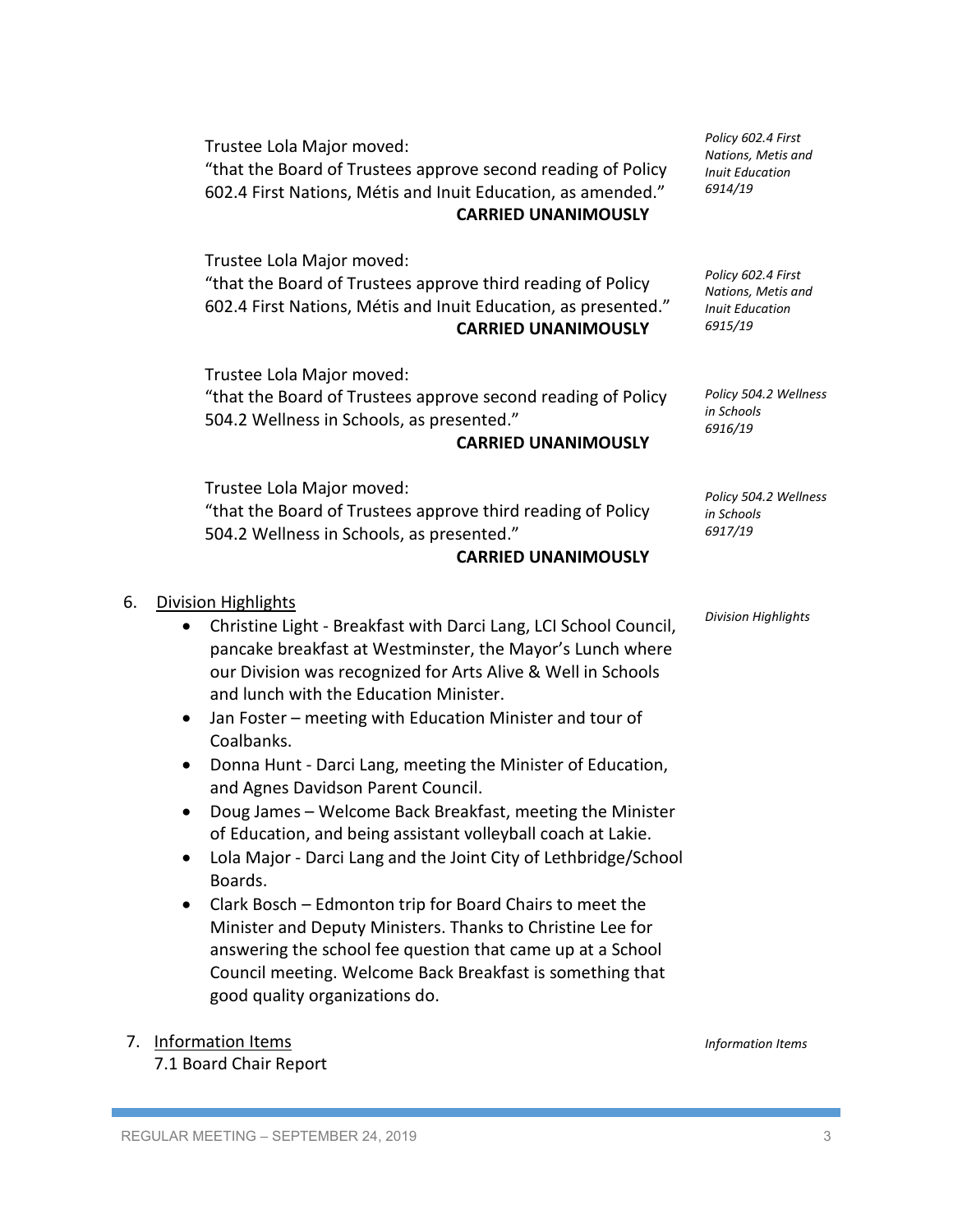- 7.1.1 Board Standing Committees Annual Reports and Terms of Reference Review Board Members reviewed the annual reports and Terms of Reference. Trustee Doug James moved: "to approve the changes of the Facilities Committee Terms of Reference, as presented." **CARRIED UNANIMOUSLY** Trustee Christine Light moved: "to approve the new Terms of Reference of the Poverty Intervention Committee, as amended." **CARRIED UNANIMOUSLY** Trustee Clark Bosch moved: "to approve the Terms of Reference of the Board Audit Committee, as amended." **CARRIED UNANIMOUSLY** 7.1.2 October Organizational Meeting Board members will be given the opportunity to select committees they wish to chair prior to the organizational meeting in October. 7.1.3 Division School Council Meetings Division School Council meeting dates in the 2019-2020 school year are: October 7, November 4, December 2, January 13, February 4 (Town Hall Meeting), March 2, April 6, May 4, and June 1. Tyler Demers will attend the October meeting. 7.1.4 Breakfast with the Board Breakfast with the Board dates/locations in the 2019- 2020 school year are: October 8 (École Nicholas Sheran), November 6 (Education Centre), December 4 (G.S. Lakie), January 8 (LCI), February 6 (Westminster), March 4 (Fleetwood Bawden), April 8 (Attwell), and May 5 (Lakeview). *Board Standing Committees Annual Reports and Terms of Reference Review Facilities Committee Terms of Reference 6918/19 Poverty Intervention Committee Terms of Reference 6919/19 Board Audit Committee Board Audit 6920/19 October Organizational Meeting Division School Council Meetings Breakfast with the Board*
- 7.2 Associate Superintendent Reports 7.2.1 Business Affairs *Associate Superintendent Reports*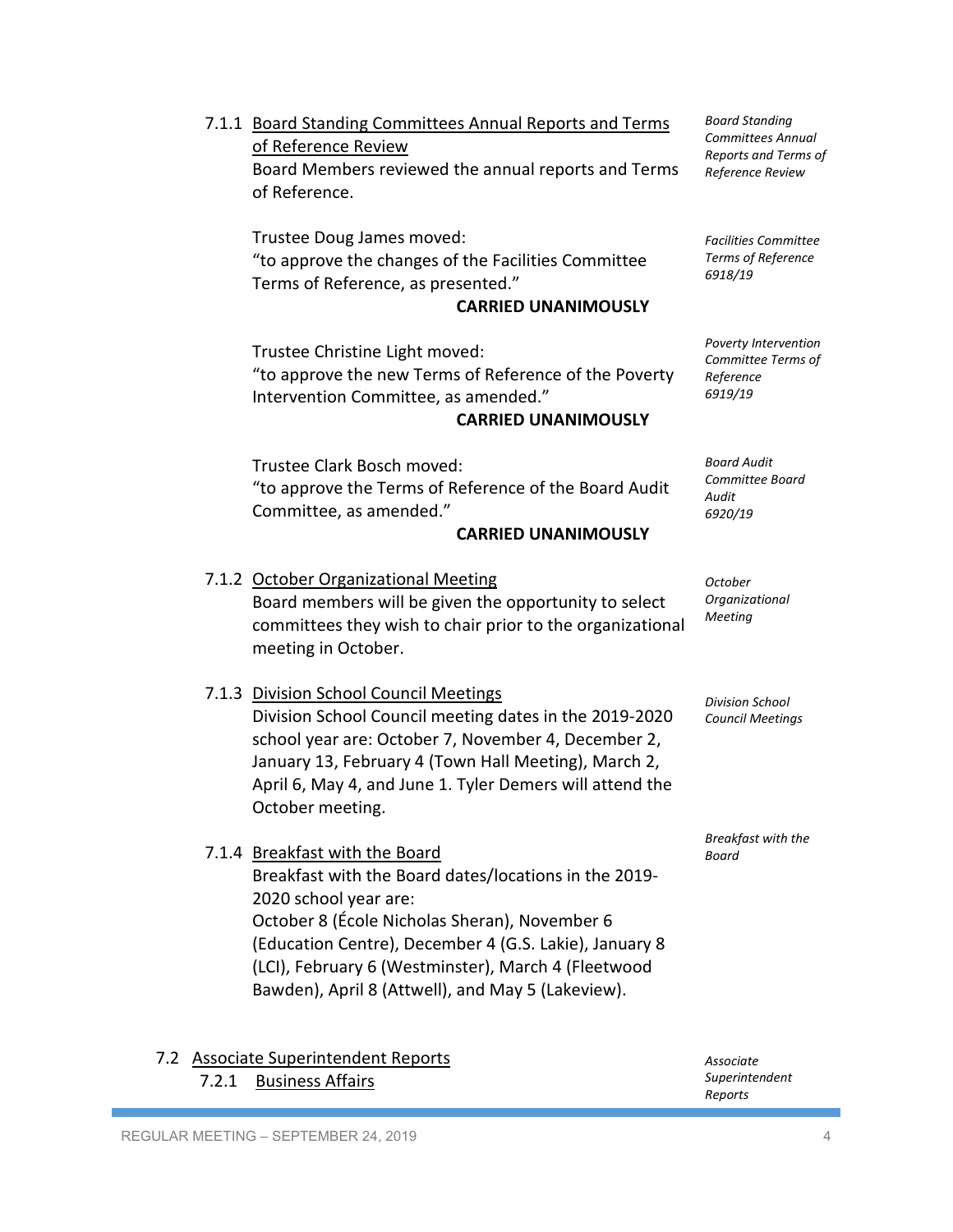|                     |                                                                                               | Associate Superintendent Christine Lee provided a<br>written Business Affairs report.                                                                                                                                                                                                                                                                                              | <b>Business Affairs</b>                                                    |
|---------------------|-----------------------------------------------------------------------------------------------|------------------------------------------------------------------------------------------------------------------------------------------------------------------------------------------------------------------------------------------------------------------------------------------------------------------------------------------------------------------------------------|----------------------------------------------------------------------------|
|                     | 7.2.2                                                                                         | <b>Human Resources</b><br>Associate Superintendent Rik Jesse provided a written<br>Human Resources report.                                                                                                                                                                                                                                                                         | <b>Human Resources</b>                                                     |
|                     | 7.2.3                                                                                         | <b>Instructional Services</b><br>Associate Superintendent Morag Asquith provided a<br>written Instructional Services report.                                                                                                                                                                                                                                                       | <b>Instructional Services</b>                                              |
| 7.3                 | <b>Public Forum Response</b><br>Response to the June public forum was included in the agenda. |                                                                                                                                                                                                                                                                                                                                                                                    | Public Forum<br>Response                                                   |
|                     |                                                                                               | Trustee Jan Foster left the meeting at 5:26 pm.                                                                                                                                                                                                                                                                                                                                    |                                                                            |
| <b>Public Forum</b> |                                                                                               |                                                                                                                                                                                                                                                                                                                                                                                    | <b>Public Forum</b>                                                        |
| 7.4                 |                                                                                               | <b>Superintendent Reports</b><br>7.4.1 ASBO Meritorious Budget Award (MBA)<br>The Association of School Business Officials International<br>(ASBO) awarded Lethbridge School Division with the<br>Meritorious Budget Award during the 2019-2020 budget<br>year. Congratulations to Mark DeBoer, Director of<br>Finance.                                                            | Superintendent<br>Report<br><b>ASBO Meritorious</b><br><b>Budget Award</b> |
|                     | 7.4.2                                                                                         | Donations and Support<br>Ready Set Go Donators were The Big Ones, Daytona<br>Homes, Kinsmen Club of Lethbridge, Knights of<br>Columbus, Runners Soul / New Balance, Shoe<br>Warehouse, Thomas Buchanan Photography, Purely<br>Inspired / High Maintenance Barber Shop, My City Care,<br>Winston Churchill, and Lethbridge School Division<br>Maintenance / Purchasing departments. | <b>Donations &amp; Support</b>                                             |
|                     | 7.4.3                                                                                         | <b>Board Priorities</b><br>2019-20 District Priorities report of actions was shared.                                                                                                                                                                                                                                                                                               | <b>Board Priorities</b>                                                    |
|                     | 7.4.4                                                                                         | <b>World Teachers' Day</b><br>World Teachers' Day is held annually on October 5 <sup>th</sup><br>since 1994 to celebrate the essential role of teachers in<br>providing quality education at all levels as outlined on                                                                                                                                                             | World Teachers' Day                                                        |